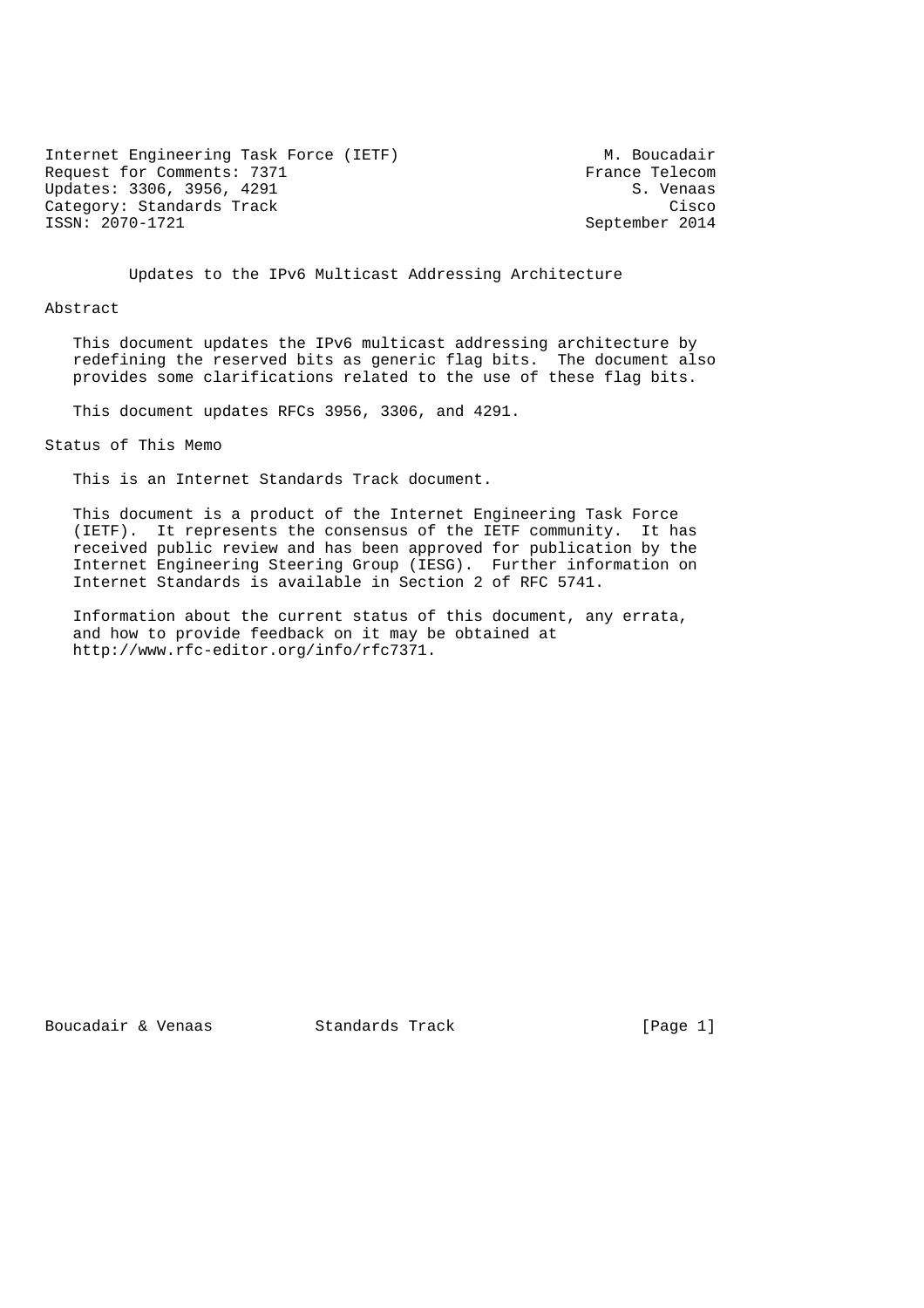Copyright Notice

 Copyright (c) 2014 IETF Trust and the persons identified as the document authors. All rights reserved.

 This document is subject to BCP 78 and the IETF Trust's Legal Provisions Relating to IETF Documents (http://trustee.ietf.org/license-info) in effect on the date of publication of this document. Please review these documents carefully, as they describe your rights and restrictions with respect to this document. Code Components extracted from this document must include Simplified BSD License text as described in Section 4.e of the Trust Legal Provisions and are provided without warranty as described in the Simplified BSD License.

 This document may contain material from IETF Documents or IETF Contributions published or made publicly available before November 10, 2008. The person(s) controlling the copyright in some of this material may not have granted the IETF Trust the right to allow modifications of such material outside the IETF Standards Process. Without obtaining an adequate license from the person(s) controlling the copyright in such materials, this document may not be modified outside the IETF Standards Process, and derivative works of it may not be created outside the IETF Standards Process, except to format it for publication as an RFC or to translate it into languages other than English.

## Table of Contents

| 3. |  |
|----|--|
|    |  |
|    |  |
|    |  |
|    |  |
|    |  |
|    |  |
|    |  |
|    |  |
|    |  |
|    |  |
| б. |  |
|    |  |
|    |  |
|    |  |
|    |  |

Boucadair & Venaas Standards Track [Page 2]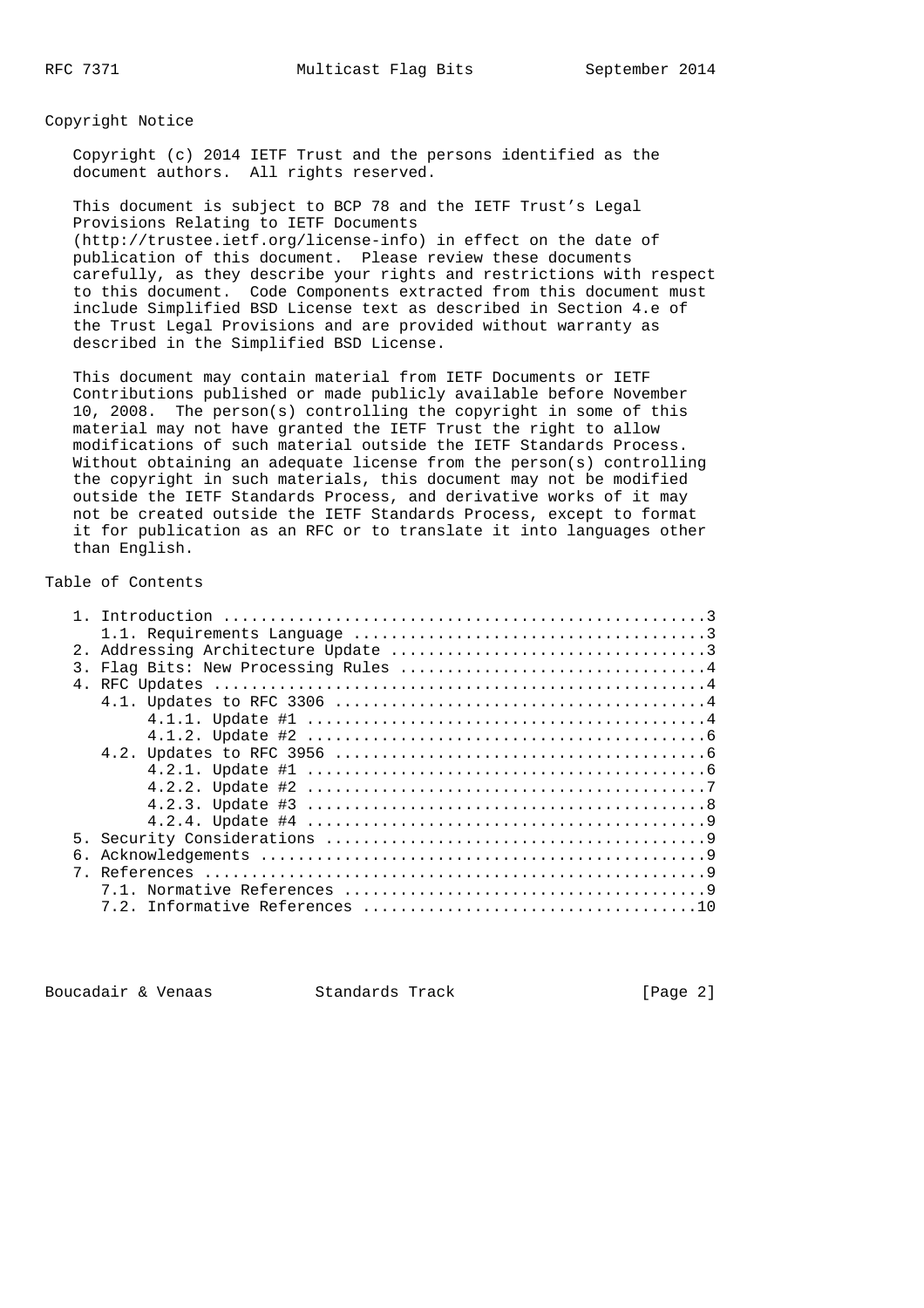### 1. Introduction

 This document updates the IPv6 addressing architecture [RFC4291] by redefining reserved bits as generic flag bits (Section 2). The document also provides some clarifications related to the use of these flag bits (Section 3).

 This document updates [RFC3956], [RFC3306], and [RFC4291]. These updates are logical consequences of the new processing rules in Section 3.

 Textual representation of IPv6 addresses included in the RFC updates follows the recommendation in [RFC5952].

#### 1.1. Requirements Language

 The key words "MUST", "MUST NOT", "REQUIRED", "SHALL", "SHALL NOT", "SHOULD", "SHOULD NOT", "RECOMMENDED", "MAY", and "OPTIONAL" in this document are to be interpreted as described in RFC 2119 [RFC2119].

## 2. Addressing Architecture Update

 Bits 17-20 of a multicast address, where bit 1 is the most significant bit, are defined in [RFC3956] and [RFC3306] as reserved bits. This document defines these bits as generic flag bits so that they apply to any multicast address. These bits are referred to as "ff2" (flag field 2), while the "flgs" bits in [RFC4291] [RFC3956] are renamed to "ff1" (flag field 1).

Within this document, flag bits denote both ff1 and ff2.

 Defining the bits 17-20 as flags for all IPv6 multicast addresses allows addresses to be treated in a more uniform and generic way, and allows for these bits to be defined in the future for different purposes, irrespective of the specific type of multicast address. For the record, this design choice was initially triggered by the specification in [ADDR-FORMAT], which proposed associating a meaning with one of the reserved bits. Moreover, [ADDR-FORMAT] also considered the use of the last remaining flag in ff1, but that approach was abandoned because it is not clear at this stage whether there are other usage scenarios of the flag.

 Section 4 specifies the updated structure of the addressing architecture.

 Further specification documents may define a meaning for these flag bits.

Boucadair & Venaas Standards Track [Page 3]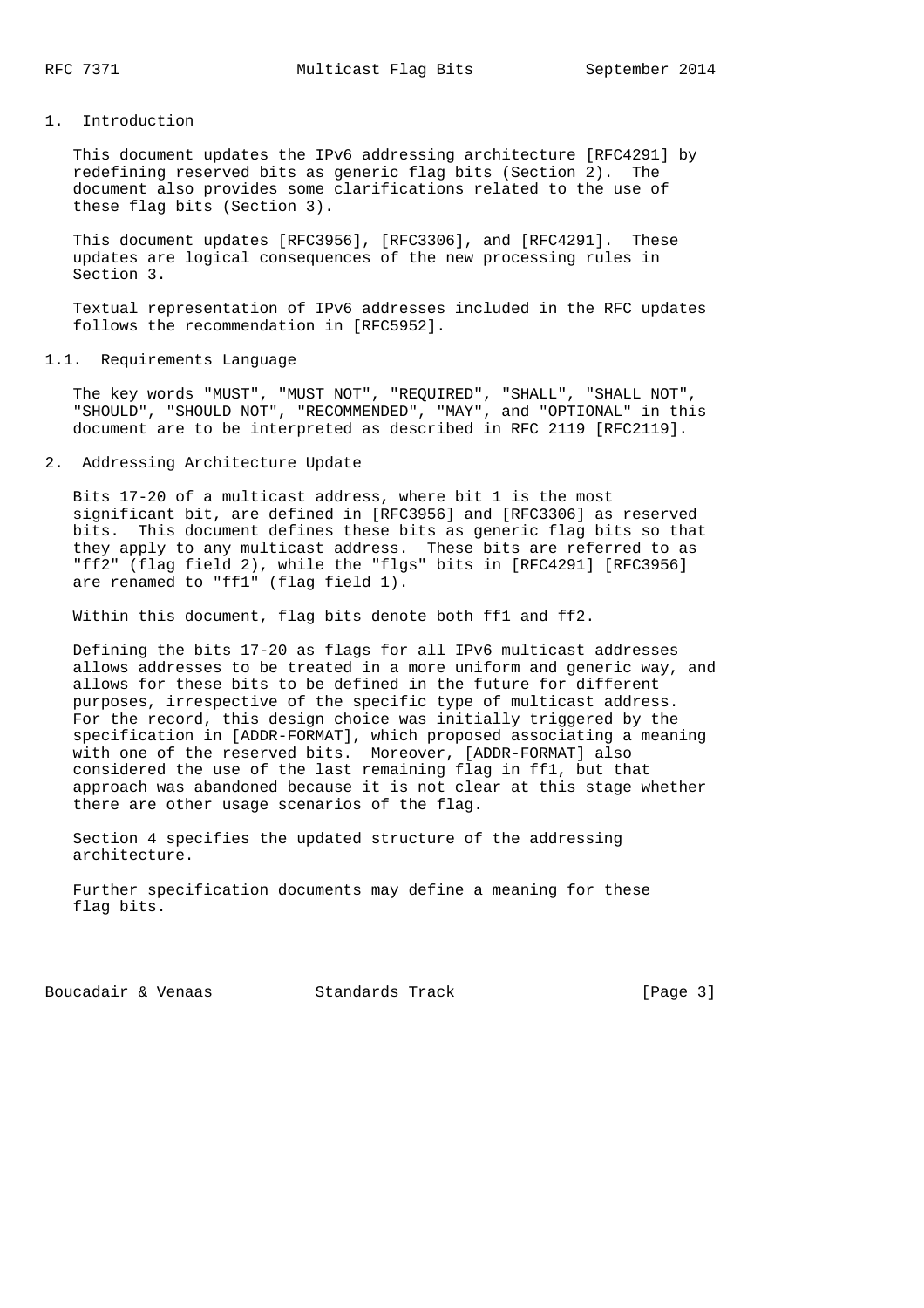3. Flag Bits: New Processing Rules

 Some implementations and specification documents do not treat the flag bits as separate bits but tend to use their combined value as a 4-bit integer. This practice is a hurdle for assigning a meaning to the remaining flag bits. Below are listed some examples for illustration purposes:

- o The reading of [RFC3306] may lead one to conclude that ff3x::/32 is the only allowed Source-Specific Multicast (SSM) IPv6 prefix block.
- o [RFC3956] states that only ff70::/12 applies to Embedded-RP. Particularly, implementations should not treat the fff0::/12 range as Embedded-RP.

 To avoid such confusion and to unambiguously associate a meaning with the remaining flags, the following requirement is made:

Implementations MUST treat flag bits as separate bits.

4. RFC Updates

4.1. Updates to RFC 3306

4.1.1. Update #1

This document changes Section 4 of [RFC3306] as follows:

 $OT.D:$ 

| 8   4   4   8   8 |  |                                                                         |  |
|-------------------|--|-------------------------------------------------------------------------|--|
|                   |  | $ 1111111 $ $ f1gs $ scop   reserved   plen   network prefix   group ID |  |

flgs is a set of 4 flags: +-+-+-+-+

| $+ - + - + - + - +$ |  |
|---------------------|--|
| $ 0 0 P T $         |  |
| キーキーキーキーキ           |  |

- o P = 0 indicates a multicast address that is not assigned based on the network prefix. This indicates a multicast address as defined in [ADDRARCH].
- o P = 1 indicates a multicast address that is assigned based on the network prefix.

Boucadair & Venaas Standards Track [Page 4]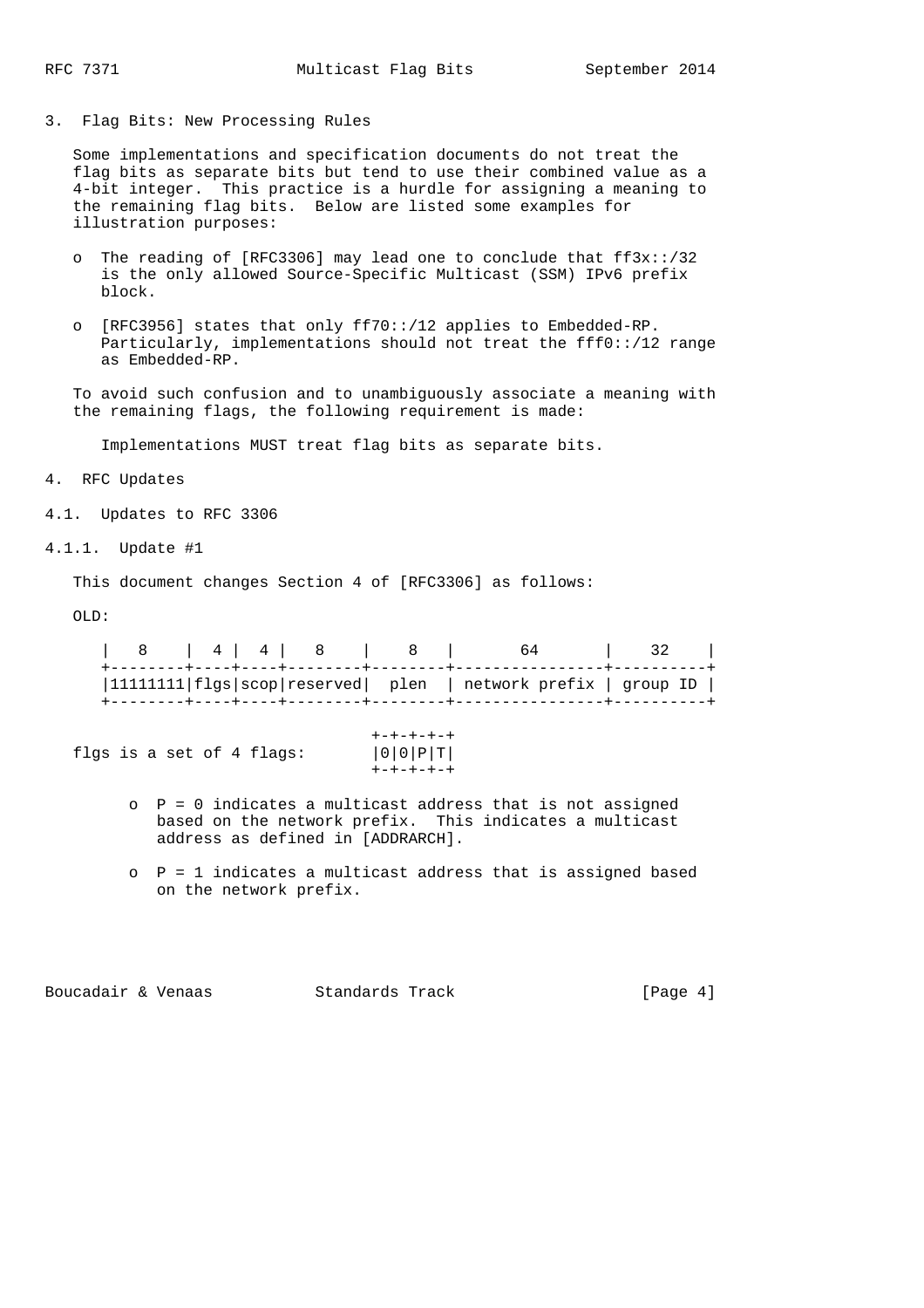o If P = 1, T MUST be set to 1, otherwise the setting of the T bit is defined in Section 2.7 of [ADDRARCH].

The reserved field MUST be zero.

 Note: [ADDRARCH] is a reference listed in [RFC3306]. [ADDRARCH] has been since obsoleted by [RFC4291].

NEW:

|  |  |  |  | 8   4   4   4   8   64   32                                             |  |
|--|--|--|--|-------------------------------------------------------------------------|--|
|  |  |  |  | $ 11111111 $ ff1 $ scop $ ff2 $ rsvd $ plen   network prefix   group ID |  |
|  |  |  |  |                                                                         |  |

 +-+-+-+-+ ff1 (flag field 1) is a set of 4 flags:  $|X|Y|P|T|$ +-+-+-+-+

 X and Y may each be set to 0 or 1. Note that X is for future assignment, while a meaning is associated with Y in RFC 3956.

- $\rho$  P = 0 indicates a multicast address that is not assigned based on the network prefix. This indicates a multicast address as defined in [RFC4291].
- o P = 1 indicates a multicast address that is assigned based on the network prefix.
- o If  $P = 1$ , T MUST be set to 1; otherwise, the setting of the T bit is defined in Section 2.7 of [RFC4291].

 +-+-+-+-+ ff2 (flag field 2) is a set of 4 flags:  $|r|r|r|$  $+ - + - + - + - +$ 

 where "rrrr" are for future assignment as additional flag bits. r bits MUST each be sent as zero and MUST be ignored on receipt.

Flag bits denote both ff1 and ff2.

Boucadair & Venaas Standards Track [Page 5]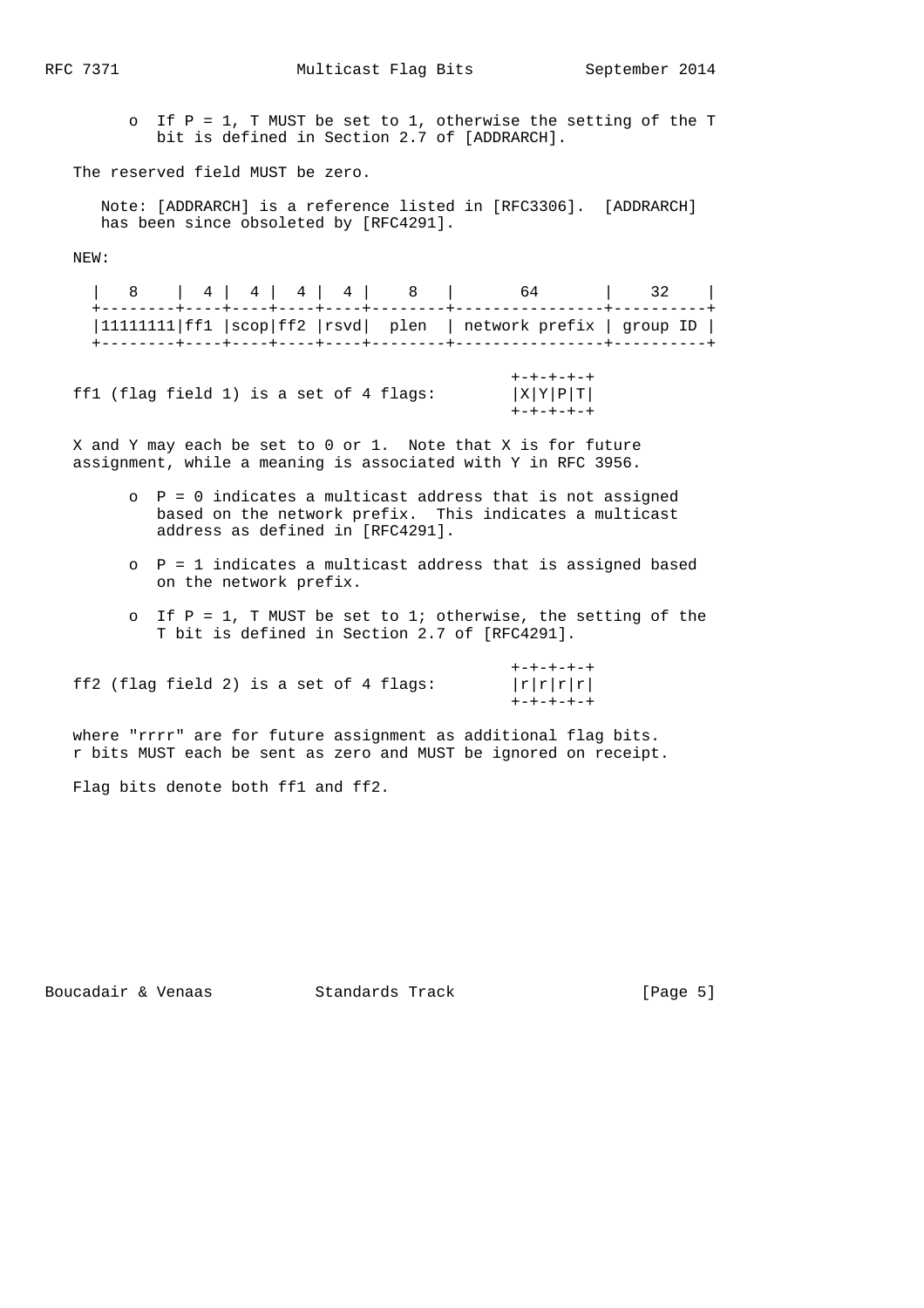# 4.1.2. Update #2

This document changes Section 6 of [RFC3306] as follows:

OLD:

These settings create an SSM range of  $FF3x$ ::/32 (where 'x' is any valid scope value). The source address field in the IPv6 header identifies the owner of the multicast address.

NEW:

 If the flag bits in ff1 are set to 0011, these settings create an SSM range of ff3x::/32 (where 'x' is any valid scope value). The source address field in the IPv6 header identifies the owner of the multicast address. ff3x::/32 is not the only allowed SSM prefix range. For example, if the most significant flag bit in ff1 is set, then we would get the SSM range  $ffbx::/32$ .

4.2. Updates to RFC 3956

4.2.1. Update #1

This document changes Section 2 of [RFC3956] as follows:

OLD:

 As described in [RFC3306], the multicast address format is as follows:

| $ 1111111 $ flgs $ scop reserved plen $ network prefix $ $ group ID $ $ | $\begin{array}{c c c c c c c c} & 4 & 4 & 8 \end{array}$ |  |  |
|-------------------------------------------------------------------------|----------------------------------------------------------|--|--|
|                                                                         |                                                          |  |  |

Where flgs are "0011". (The first two bits are as yet undefined, sent as zero and ignored on receipt.)

Boucadair & Venaas Standards Track [Page 6]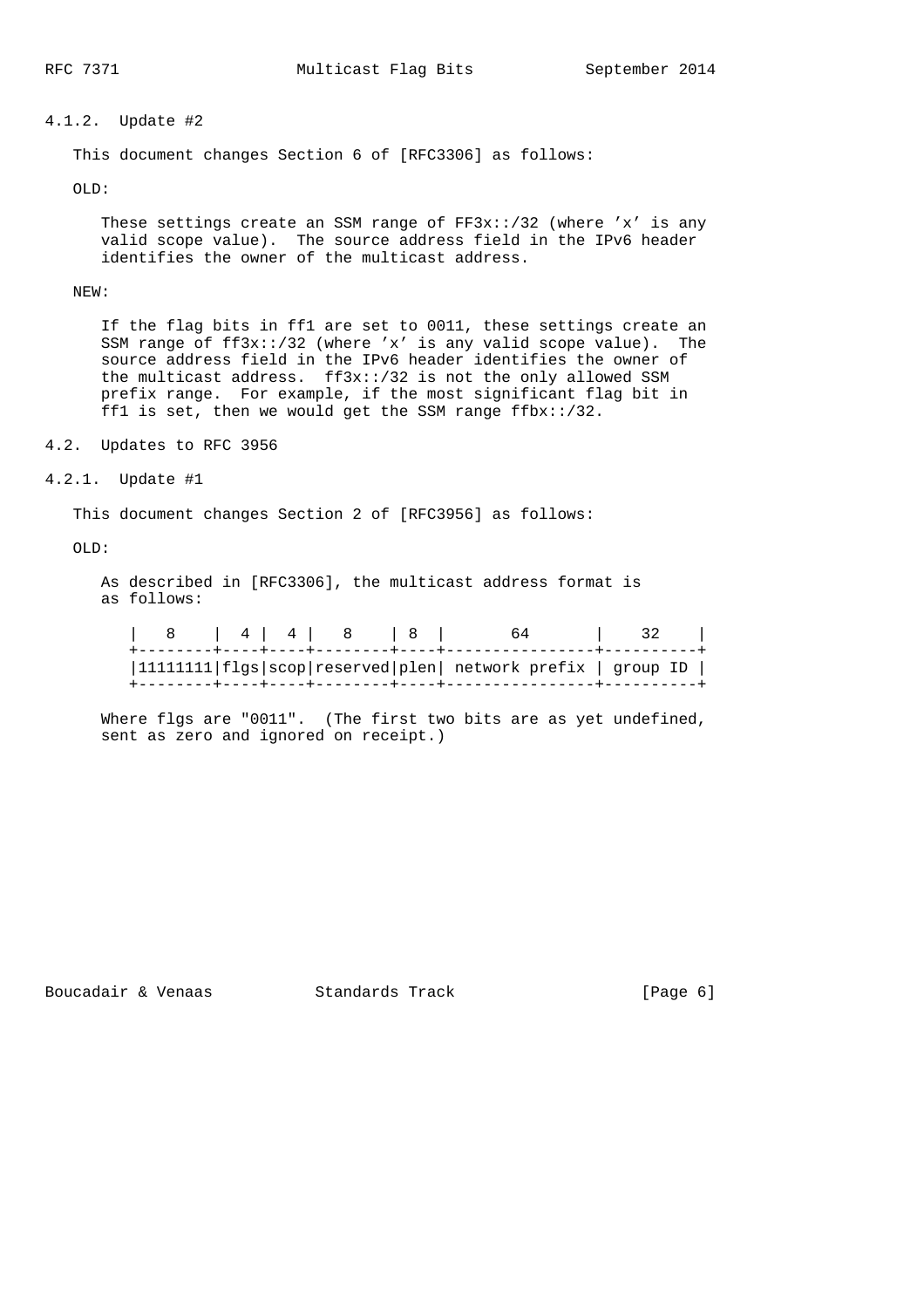NEW:

The multicast address format is as follows:

 | 8 | 4 | 4 | 4 | 4 | 8 | 64 | 32 | +--------+----+----+----+----+----+----------------+----------+ |11111111|ff1 |scop|ff2 |rsvd|plen| network prefix | group ID | +--------+----+----+----+----+----+----------------+----------+ +-+-+-+-+ ff1 (flag field 1) is a set of four flags:  $|X|R|P|T|$  +-+-+-+-+ where X is for future assignment as an additional flag bit. X may be set to 0 or 1. +-+-+-+-+ ff2 (flag field 2) is a set of 4 flags:  $|r|r|r|$  +-+-+-+-+ where "rrrr" are for future assignment as additional flag bits. r bits MUST each be sent as zero and MUST be ignored on receipt. Flag bits denote both ff1 and ff2.

4.2.2. Update #2

This document changes Section 3 of [RFC3956] as follows:

OLD:

| 8 4 4 4 4 4 3                |  |  | 64                                                            | 32 |  |
|------------------------------|--|--|---------------------------------------------------------------|----|--|
|                              |  |  | 11111111  flgs scop rsvd RIID plen  network prefix   group ID |    |  |
| flgs is a set of four flags: |  |  | $+ - + - + - + - +$<br> 0 R P T <br>$+ - + - + - + - +$       |    |  |

When the highest-order bit is  $0$ ,  $R = 1$  indicates a multicast address that embeds the address on the RP. Then P MUST be set to 1, and consequently T MUST be set to 1, as specified in [RFC3306]. In effect, this implies the prefix FF70::/12. In this case, the last 4 bits of the previously reserved field are interpreted as embedding the RP interface ID, as specified in this memo.

Boucadair & Venaas Standards Track [Page 7]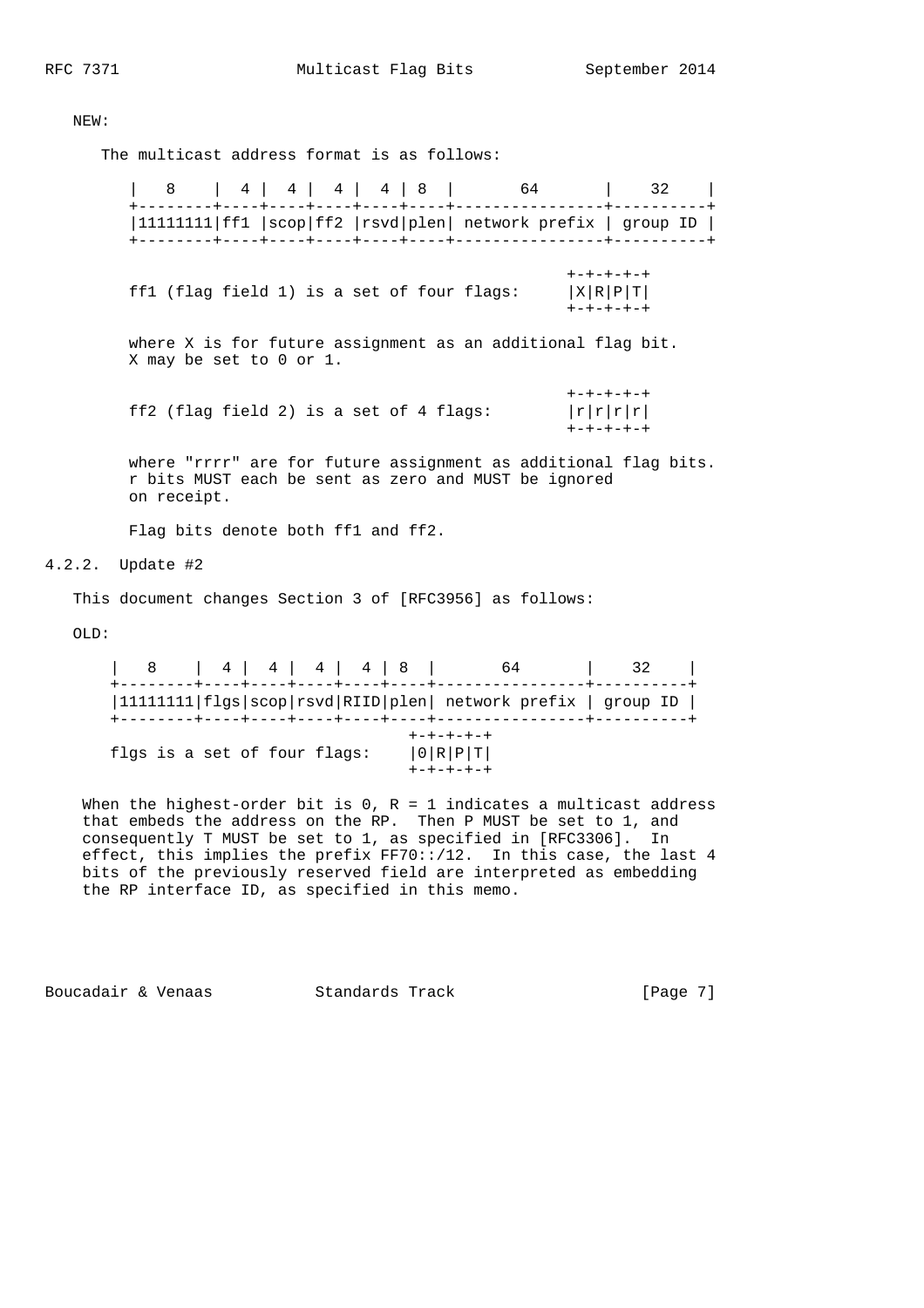The behavior is unspecified if P or T is not set to 1, as then the prefix would not be FF70::/12. Likewise, the encoding and the protocol mode used when the two high-order bits in "flgs" are set to 11 ("FFF0::/12") is intentionally unspecified until such time that the highest-order bit is defined. Without further IETF specification, implementations SHOULD NOT treat the FFF0::/12 range as Embedded-RP.

NEW:

 | 8 | 4 | 4 | 4 | 4 | 8 | 64 | 32 | +--------+----+----+----+----+----+----------------+----------+ |11111111|ff1 |scop|ff2 |RIID|plen| network prefix | group ID | +--------+----+----+----+----+----+----------------+----------+ +-+-+-+-+ ff1 is a set of four flags:  $|X|R|P|T|$  +-+-+-+-+ where X is for future assignment as an additional flag bit. X may be set to 0 or 1.

 R = 1 indicates a multicast address that embeds the address of the RP. Then, P MUST be set to 1, and consequently T MUST be set to 1, according to [RFC3306], as this is a special case of unicast-prefix-based addresses. This implies that, for instance, prefixes ff70::/12 and fff0::/12 are embedded RP prefixes. When the R-bit is set, the last 4 bits of the field that were reserved in [RFC3306] are interpreted as embedding the RP interface ID, as specified in this memo.

#### 4.2.3. Update #3

This document changes Section 4 of [RFC3956] as follows:

 $OT.D.$ 

 o It MUST be a multicast address with "flgs" set to 0111, that is, to be of the prefix  $FF70::/12$ ,

NEW:

- o It MUST be a multicast address with the R-bit set to 1.
- o It MUST have the P-bit and T-bit both set to 1 when using the embedding in this document as it is a prefix-based address.

Boucadair & Venaas Standards Track [Page 8]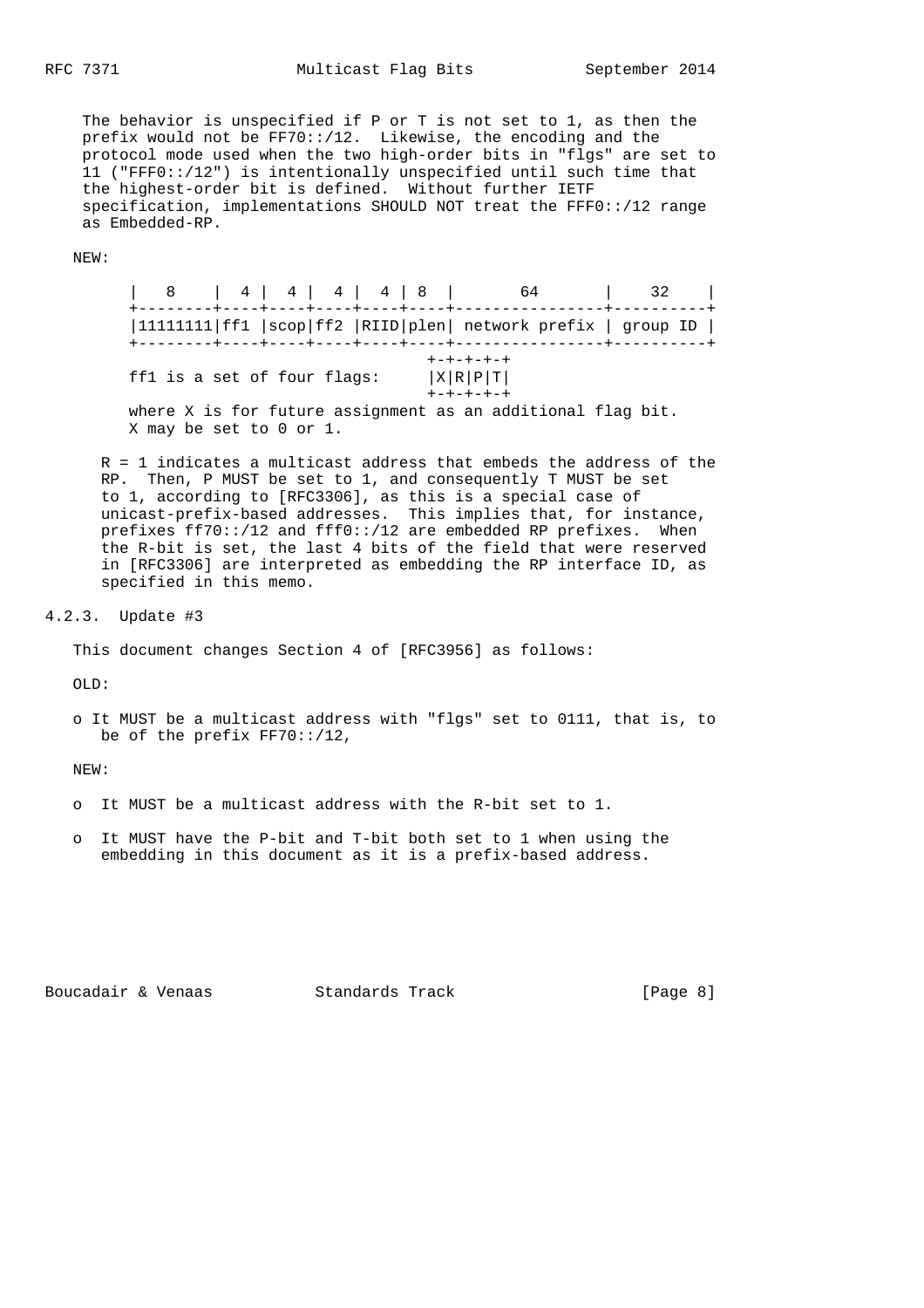### 4.2.4. Update #4

This document changes Section 7.1 of [RFC3956] as follows:

OLD:

 To avoid loops and inconsistencies, for addresses in the range FF70::/12, the Embedded-RP mapping MUST be considered the longest possible match and higher priority than any other mechanism.

### NEW:

 To avoid loops and inconsistencies, for addresses with the R-bit set to 1, the Embedded-RP mapping MUST be considered the longest possible match and higher priority than any other mechanism.

5. Security Considerations

 The same security considerations as those discussed in [RFC3956], [RFC3306], and [RFC4291] are to be taken into account.

6. Acknowledgements

 Special thanks to Brian Haberman for the discussions prior to the publication of this document.

 Many thanks to Jouni Korhonen, Tatuya Jinmei, Charlie Kaufman, and Ben Campbell for their review.

- 7. References
- 7.1. Normative References
	- [RFC2119] Bradner, S., "Key words for use in RFCs to Indicate Requirement Levels", BCP 14, RFC 2119, March 1997.
	- [RFC3306] Haberman, B. and D. Thaler, "Unicast-Prefix-based IPv6 Multicast Addresses", RFC 3306, August 2002.
	- [RFC3956] Savola, P. and B. Haberman, "Embedding the Rendezvous Point (RP) Address in an IPv6 Multicast Address", RFC 3956, November 2004.
	- [RFC4291] Hinden, R. and S. Deering, "IP Version 6 Addressing Architecture", RFC 4291, February 2006.
	- [RFC5952] Kawamura, S. and M. Kawashima, "A Recommendation for IPv6 Address Text Representation", RFC 5952, August 2010.

Boucadair & Venaas Standards Track [Page 9]